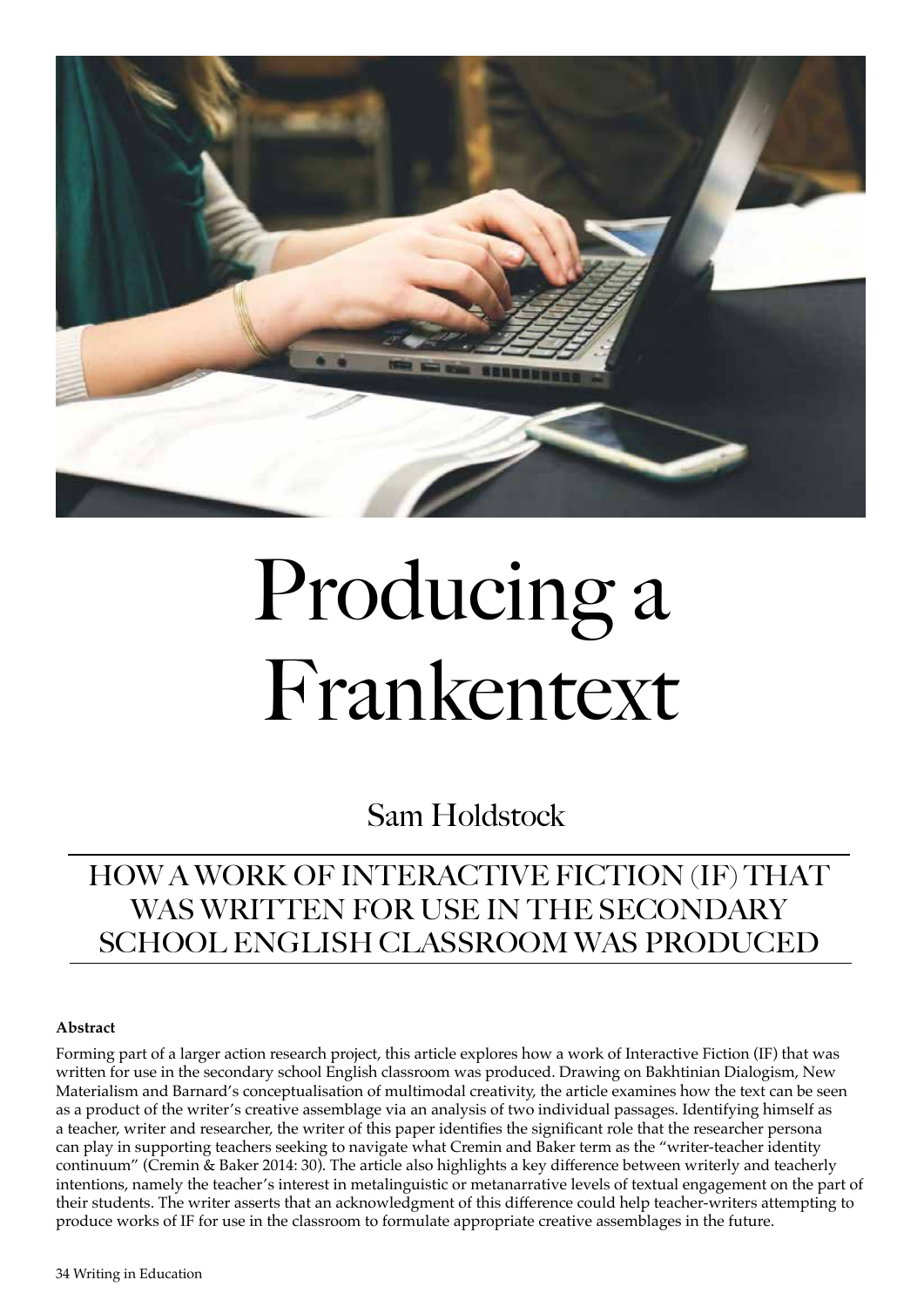### **Interactive Fiction in the online classroom**

Late one February morning during the 2021 COVID-19 lockdown, I sat at my dining room table to teach a year 7 English lesson. During this "live" yet "remote lesson" (Ofsted 2021), we read and discussed a work of Interactive Fiction entitled *Aboard the SS Mendi* (Holdstock 2021b). Table 1 shows a transcript of one episode of the lesson in which we, the class, discussed the passage that is shown in fgure 1. Together, we attempted to decide upon which link we should select.

| Teacher | Er, I will go to, er, at the top, Milla's got her hand up first so let's hear from Milla. Milla, what next?                                                                                                                                                                                                                                                                                                                                                                                                                                                                                                                                                                                                                                                                              |
|---------|------------------------------------------------------------------------------------------------------------------------------------------------------------------------------------------------------------------------------------------------------------------------------------------------------------------------------------------------------------------------------------------------------------------------------------------------------------------------------------------------------------------------------------------------------------------------------------------------------------------------------------------------------------------------------------------------------------------------------------------------------------------------------------------|
| Milla   | Um I'm not sure if you've already um said this, but I wanted to know like, I would pick ship because<br>like - we would know you would have to jump if you were like, if the ship was sinking, like all the<br>other people would do, but you would be kinda following them, but if you would go for ship you<br>could find a bit more about where the ship started to fill up with water and how it like started to sink.                                                                                                                                                                                                                                                                                                                                                               |
| Teacher | Ok, so you're saying ship cos you wanna find out more about the ship sinking than the individual<br>person, it seems like. Marvin, do you agree with that?                                                                                                                                                                                                                                                                                                                                                                                                                                                                                                                                                                                                                               |
| Marvin  | I disagree because finding out, finding out the person, if you choose you, you will find out more about<br>the person and how and why he came on the ship. I kind of a-I kind of like I see where Milla's point<br>is, with seeing the ship, why um it might of went on the sea or why it sank, but mostly you because<br>you'll find out where the g-, probably where the guy's from or, or why he came on the ship or, or<br>where he's going.                                                                                                                                                                                                                                                                                                                                         |
| Teacher | Marvin, Marvin I'll pause you there. I really like your argument. You've made You've stated a clear<br>preference; you've given some convincing reasoning; You've also considered the other argument, which<br>is really nice. That's above and beyond - really impressive. Um. One thing you could have improved<br>upon is thinking about using that critical vocabulary - like the noun ship, for example. So, we've had<br>Milla saying um ship, Marvin saying you. Let's have one more, um, next person down in my list is err,<br>Amir. You're the next person with their hand up.                                                                                                                                                                                                 |
| Amir    | OK. So, I agree with Marvin and I think that we should choose you, because it, it's a- actually quite<br>similar to the narrative, I mean the choice that we made before. If we choose you, then it will probably<br>like focus more on you; we want to know about the character that we're developing rather than learn<br>about the ship, which would be more indirect, and I just don't think that would be a good idea and<br>way to make the story going. Also, I really like the use of the phrase you have now have no choice,<br>because it's a lot more intriguing and interesting than just outright saying like, the ship is sinking, and<br>I feel like if we take that narrative then it'll have more of an interesting feel and just, it'll be generally<br>more exciting. |

Table 1: A transcript of classroom talk in which we discuss the passage that is visible in figure 1.

You tighten up your life jacket, trying desperately to keep your balance as the deck of the ship tilts. Other people shove past you, confused, shouting through the darkness and the fog.

All you can hear are screams and splashes. You realise that around you men are leaping into the sea. They are leaping for their lives.

The ship is sinking, and you now have no choice.

Figure 1: A passage taken from *Aboard the SS Mendi* (Holdstock, 2021b)

Considering that monologic teaching practices and the Initiation-Response-Feedback sequence of classroom talk (the IRF) can often dominate classrooms in the USA and the UK (Lyle, S. 2008; Hardman, F. 2019), it is interesting to note the cumulative and interactive nature of this exchange. Acknowledging the positive efects that dialogic teaching can have upon student progress (Jay et al. 2017), it is noteworthy that the classroom conversation I facilitated using a work of IF here enabled students to begin engaging in reasoning, discussion, argumentation, and explanation.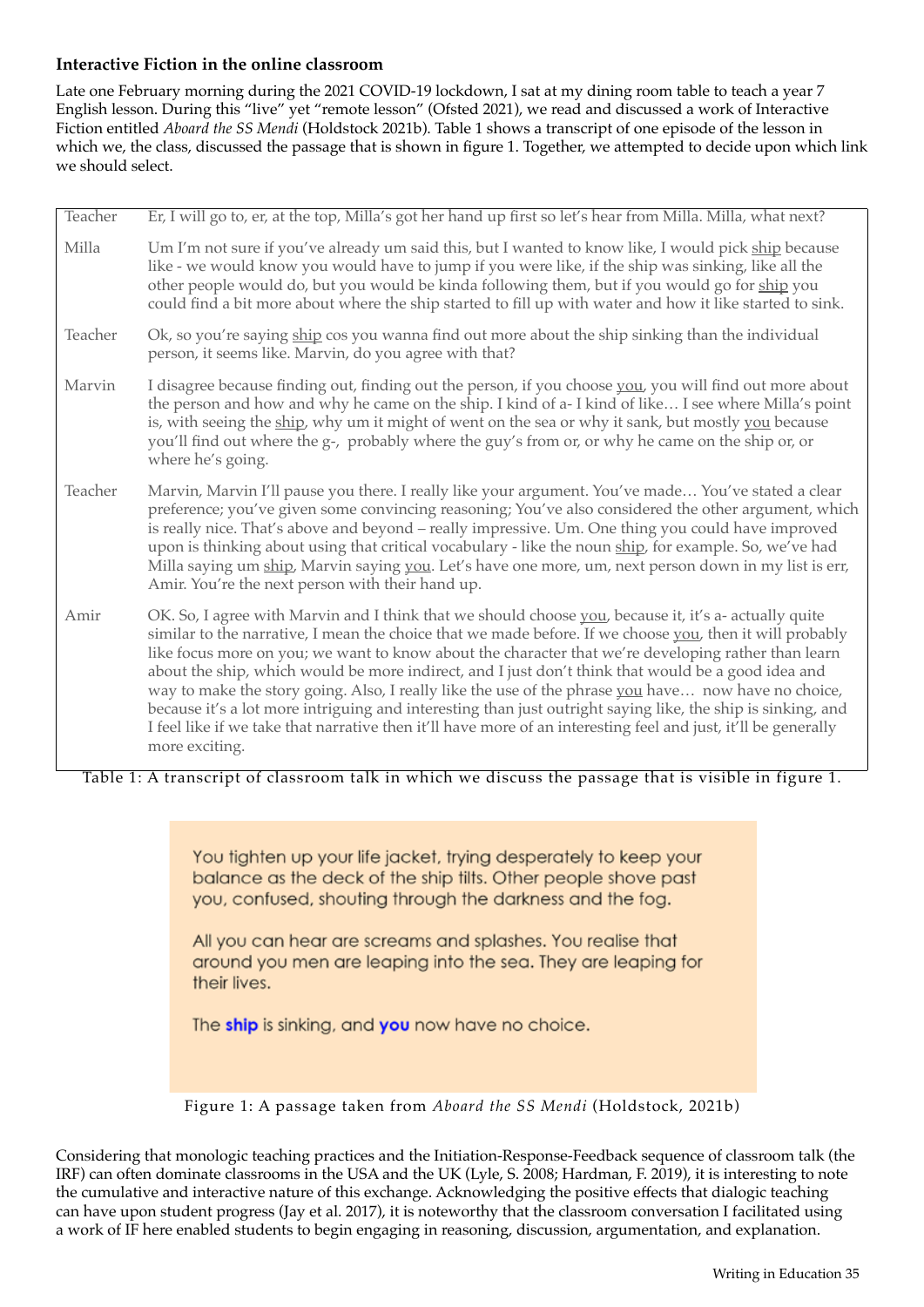The "contestable" (Reznitskaya & Wilkinson 2017: 59) problems that a work like *Aboard the SS Mendi* presents arguably enable such forms of increasingly dialogic interaction.

Some research has been conducted exploring the role that IF can play in the classroom. For example, Kozdras et al. (2006) have explored the potential for IF as a tool for engaging learners. Moreover, Young et al. have suggested that the social process of reading an interactive text with a group of students can become a form of fruitful "cowriting" (2015: 217). However, little research has focused on the dialogic potential of IF as a classroom resource. More specifically, from a creative writing standpoint, I have found no evidence of practitioners exploring how one might go about writing a work of IF for use as a dialogic teaching tool within the context of a secondary school English classroom. Therefore, in this paper I shall attempt to examine how I went about developing such a work.

#### **What Happens When You Close Your Eyes**

In September 2020 I began to develop a work of IF for use in the Key Stage Three (11-14 years old) English classroom as I believed that such a work could help my students become more actively and cognitively involved in the meaning-making process of reading (Holdstock 2021b).

Noticing that my school's year 7 (11–12-year-olds) curriculum featured two schemes of work focusing in diferent ways on literature written in response to World War One, I decided to create a work of IF that I could use to help my students gain a richer understanding of the ways in which the confict afected people's lives. I therefore initially produced a work of IF entitled *What Happens When You Close Your Eyes* (Holdstock 2021c). Between the months of October and February 2020- 2021, as my research progressed, I continuously revised this work. Later, as I continued to develop ways of incorporating works of IF into my lesson plans, I also created and shared another story: *Aboard the SS Mendi* (Holdstock 2021a). This second narrative is in fact an edited fragment of the original interactive story, created to render the work more usable in an individual lesson. Its existence highlights the fuid nature of the ongoing action research project of which it forms a part.

The inspiration for my work came from a set of resources that were created by Big Ideas© (2018). These resources explored the lives and stories of diverse individuals whose World War One (WW1) narratives frequently go untold, such as, for example, the members of the South African Native Labour Corps who died when the SS Mendi sank. I felt, particularly in the wake of George Floyd's murder and the ensuing protests against systemic racism in America and in Europe (see, for example, BBC 2020), that such underrepresented stories should take a more prominent role in our approach to teaching students about WW1.

As I drafted, redrafted and revised my work of IF, I took feld notes, sought feedback from critical friends on the

drafts I produced and conducted unstructured and semistructured interviews with colleagues who witnessed me using IF in my lessons. In this paper, I shall draw upon this data in order to begin answering the following question: How was the work of IF that is entitled *What Happens When You Close Your Eyes* produced? In responding to this question, I shall, by extension, also shed some light on the ways in which *Aboard the SS Mendi* was produced.

#### **Theoretical Framework**

For Bakhtin, a word in use is always "half someone else's"; not only does each word have a rich and varied history of usage, but it also means diferent things to diferent people (Bakhtin 1981). Meaning is therefore unstable, and using language is not a neutral or impersonal act. Rather, it involves drawing diferent voices from the past, present and future into dialogue with one another (Bakhtin 1986). From such a dialogic perspective, it makes sense to analyse my creative decisions by exploring the interactions between diferent voices that may have produced them. For example, how might the voices of my intended audience have infuenced and interacted with my writerly sense of voice during the creation of *What Happens When You Close Your Eyes* and *Aboard the SS Mendi*?

 Somewhat similarly, New Materialists focus their attention on the relationships between diferent animate and inanimate entities, exploring how assemblages of relations between such entities produce changes in state or capacity (Fox & Alldred 2015). In the same way that Dialogism positions meaning as a product of interactive dialogue between voices, New Materialism conceptualizes change as a product of the fuid connections between diferent elements of an assemblage. It is possible to frame this New Materialist approach in dialogic terms if one argues, as Hetherington and Wegerif do, that inanimate materials can be said to have *voices* that enter into dialogue with other animate and inanimate entities (Hetherington and Wegerif 2018).

One can consider the above-described lesson, for example, from this material-dialogic perspective. In the lesson, I used IF as a lesson resource, formulating a de-territorialised lesson assemblage that difers from what I have come to see as 'standard' lesson assemblages - lessons that feature slide-based presentations and infexible learning objectives which, in my experience, typically produce monologic forms of talk. I here use the term de-territorialise to denote a destabilising flow of change occurring within an assemblage (Deleuze and Guattari, 1988). By using IF to change a 'standard' lesson assemblage, I believe that I developed a de-territorialised lesson assemblage that had an increased capacity to facilitate dialogic forms of talk (Fox Alldred 2015; Smith and Monforte 2020). The dialogic exchanges that took place were a product of the interactions between diferent voices within the assemblage. For example, the voice of the work of IF I used interacted with my teacherly voice and the voices of my students to produce the sequence of talk that can be seen in table 1. Table 2 offers a simplified representation of my research assemblage, as has here been described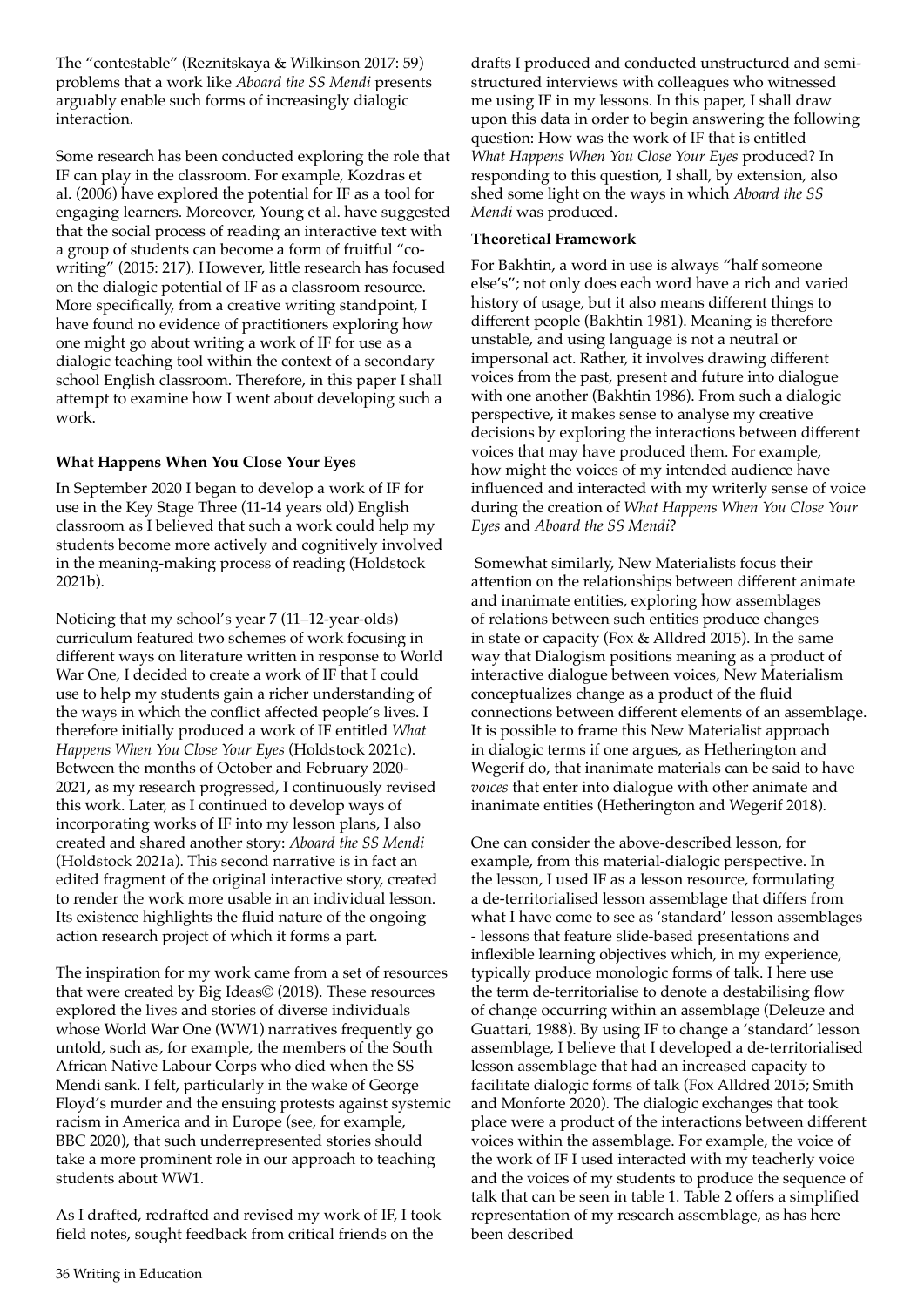| My Research Assemblage                                                                                                                                                                                                                                                                                                                                                                                                 |                                                                                                                                                                                                                                                                                                                                                                                                                        |                                                                                                                                                                                                                                                                                             |  |
|------------------------------------------------------------------------------------------------------------------------------------------------------------------------------------------------------------------------------------------------------------------------------------------------------------------------------------------------------------------------------------------------------------------------|------------------------------------------------------------------------------------------------------------------------------------------------------------------------------------------------------------------------------------------------------------------------------------------------------------------------------------------------------------------------------------------------------------------------|---------------------------------------------------------------------------------------------------------------------------------------------------------------------------------------------------------------------------------------------------------------------------------------------|--|
| Creative Assemblage that<br>produced What Happens When<br>You Close Your Eyes and Aboard<br>The SS Mendi                                                                                                                                                                                                                                                                                                               | 'Standard' English Lesson<br>Assemblage                                                                                                                                                                                                                                                                                                                                                                                | De-territorialised English Lesson<br>Assemblage                                                                                                                                                                                                                                             |  |
| Writerly Resources: (e.g.,<br>time, feedback from critical<br>friends, my Action Research<br>Model, the Twine© software<br>I used to create my works<br>of IF and the sources that<br>inspired the work etc.).<br>Writerly Personas (e.g.,<br>Writer, Teacher, Researcher<br>personas)<br>Creative projects (e.g., my<br>past experiences of creating<br>lesson materials and writing<br>works of fiction and poetry). | Teacher<br>$\bullet$<br>Students<br>Linear Lesson Plan,<br>$\bullet$<br>including an inflexible<br>and prescribed learning<br>objective.<br><b>Presentation Slides</b><br>$\bullet$<br>Other learning resources<br>$\bullet$<br>commonly used in English<br>lessons (e.g., novels,<br>extracts etc.).<br>Other materials present<br>$\bullet$<br>during the lesson (e.g.,<br>exercise books, desks, wall<br>displays). | $\bullet$ Teacher<br>Students<br>Flexible lesson plan, with a loosely<br>defined learning objective.<br>A work of IF (What Happens When<br>You Close Your Eyes or Aboard the SS<br>Mendi.<br>• Other materials present during the<br>lesson (e.g., exercise books, desks,<br>wall displays) |  |

Table 2: A simplified representation of my research assemblage.

With this material-dialogic approach in mind, and in order to explore how I composed and developed *What Happens When You Close Your Eyes*, in this paper I intend to examine the ways in which my creative assemblage (a part of my larger research assemblage) produced *What Happens When You Close Your Eyes*, over time.

However, the boundaries of my creative assemblage are hard to define. Barnard's framework for conceptualising creativity (Barnard 2019), with its focus on remediation and multimodality, here serve as a useful framework. Barnard describes creativity by suggesting that writing is shaped by the following factors: **Writerly Resources** (external and internal resources that shape writerly decisions), **Writerly Personas** (aspects or versions of our writerly selves), **Expert Intuition** (intuitive convictions about how to proceed), the **Inner Auteur** (our subconscious ability to marshal disparate infuential factors and resources) and **Creative Projects** (other creative experiences that we have had) (Barnard 2019). As I intend to focus on analysing how I made communicative decisions by examining the relations and interactions between diferent aspects of my creative assemblage, I shall attempt to identify how my existing writerly resources, writerly personas and creative projects might have produced decisions that may initially have been intuitive or subconscious.

As I consider myself to be a researcher, writer and a teacher, my writerly personas are arguably of particular interest. Specifcally, the relationships and interactions between my various writerly and teacherly personas might be worthy of some consideration. Cremin and Baker (2010) have explored such relationships, suggesting that the writing classroom can become a "site of struggle" between diferent identity positionings for teachers (19). They have considered the question of identity positioning

in the classroom through reference to "a teacher-writer, writer-teacher identity continuum" (Cremin & Baker 2014: 30). Therefore, although I am focusing on a work of IF rather than my behaviour within lessons themselves, it is possible, when analysing how my creative assemblage might have produced *What Happens When You Close Your Eyes*, to consider the story as a site of struggle which reflects my ongoing identity work as a teacherwriter / writer-teacher. Bakhtin notes that language "is somebody talking to somebody body else, even when that someone else is one's own inner addressee" (Bakhtin 1981). From a dialogic perspective therefore, it is worth considering how my diferent writerly personas might have interacted with one another. Similarly, from a New Materialist perspective, it is worth considering how the relations between my writerly personas and various other external resources might have produced certain features of *What Happens When You Close Your Eyes.* 

Before proceeding, it is also worth noting that, as the author of *What Happens When You Close Your Eyes*, I consider myself to be a multimodal writer in whose work "the inter-relationships between and among" my writerly decisions and various "diferent media and modes contribute to the production of meaning" (Barnard 2019: 6). Looking at *What Happens When You Close Your Eyes*, for example, a range of modes can be identifed: space, written language, colour, typography, images and hyperlinks. One can also consider diferent genres that the work straddles: Interactive Fiction, Historical Fiction, Textbook, Game, Quiz, Test… Identifying these diferent modes and genres underlines the multimodal nature of my practice and draws attention towards the fact that my creative assemblage produced more than language decisions, producing instead a work of IF that communicates via a range of modes.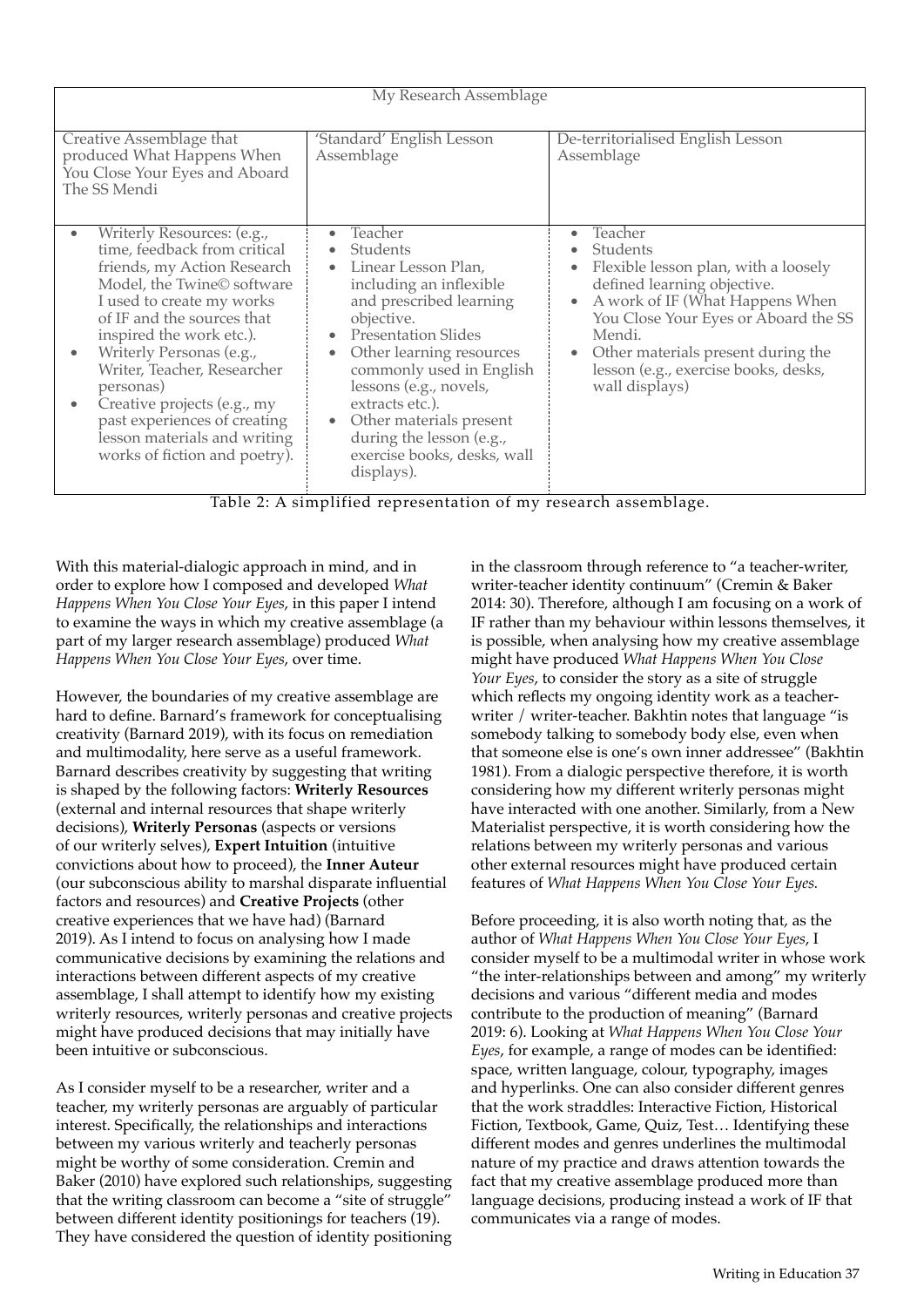Today you will step back in time, back into World War One. But whose shoes will you step into?

- . Someone who lived in Germany before the war?
- Someone who went to the **battlefields** in France during the warg
- Someone who remained at a **distance** from the French **battlefields?**

Figure 2: A Meta-Passage taken from *What Happens When You Close Your Eyes* (Holdstock 2021d)

#### **Analysis**

To examine the ways in which my creative assemblage produced *What Happens When You Close Your Eyes*, I shall now examine two individual passages from the story, drawing upon my feld notes, feedback from critical friends, interview data and earlier drafts of the story to support my analysis.

Firstly, looking at the passage presented in Figure 2, I notice a number of noteworthy features. I remember primarily that this passage did not exist at all in the frst complete draft of the story. Also, its green background colour makes it stand out somewhat, as other passages in the story feature more of a pinkish background colour. Interestingly, it features a question that is aimed directly at the reader, using the second person in a manner that difers from the way the second person is used in other passages. It also makes use of metaphor in a clichéd fashion, informing the reader that they will "step back in time" and into someone else's "shoes." Finally, it uses bullet points and single-word links to present readers with a choice of characters, thus foregrounding the signifcance of choice in the narrative's overall structure.

How were these features produced? They can be explained by considering the relations between my diferent personas and certain of my writerly resources, all of which formed a part of my creative assemblage. Having produced the first draft of the story as a narrative *writer*, my role as a *teacher* and an action *researcher* then came into play. For example, having built feedback from colleagues and critical friends into my research model, I sought their opinions on what I had written. In my feld notes I observed that one critical friend "suggested including some choices at the start of the narrative which would allow students to pick whether they wanted to be a man or a woman," for example. A colleague also asked, after reading my first draft, how my students would know that each reading of the story focused on a diferent character. I initially chose not to act on these comments, suggesting that a certain degree of confict existed between my writerly persona, my teacher/researcher personas and the feedback offered to me by critical friends. However, during subsequent interviews with colleagues who observed me using early drafts of the story in my lessons, I became aware that without such a passage towards the start of the story,

students might be obliged to make "random" rather than "reasoned" choices about which link they wanted to select at the beginning of the story. From the perspective of my teacher/researcher persona, this was not desirable. I wanted my students to be able to make and discuss choices intentionally; this explains the inclusion of this passage, a passage in which readers are presented with a choice of options that are clearly and explicitly diferent from one another. One can see, therefore, that the passage's very existence can be understood as a product of the relations between my writerly persona, my teacherly persona, my researcher persona as well as various external resources: my research model, my colleagues and critical friends, the feedback they ofered me and the students in whose lessons I used early drafts of the story.

Later, in another interview, a diferent colleague commented that IF seems particularly useful for teachers seeking to nurture a "meta-understanding" of narrative and language. I take the 'meta' prefx to denote "moving to a diferent level of awareness or perspective" and developing an "explicit understanding of language structure and choice" (Myhill et al. 2020: 8). My teacherly self recognises that metalinguistic and metanarrative knowledge is a vital part of what students learn in the English classroom, and various other features of this passage might therefore be explained by the relations between my teacherly intentions and the resources with which I, as a teacher, was working. For example, the green background colour is a product of the diference between my narrative writerly intentions and my more meta, teacherly intentions; the shift to a more meta level is indicated by a change in the background colour. The combination of narrative passages and meta-passages created what I refer to in my feldnotes as a "Frankentext" — a work that is both an interactive work of historical fiction but also a teaching resource that can stimulate metanarrative and metalinguistic choice and discussion. In this context, the term metalinguistic is used to denote an engagement with language that involves "looking at language, not just using language" (Myhill et al. 2020: 8). Similarly, I define metanarrative engagement as looking at narrative structure, not just experiencing it.

My use of the word "Frankentext" in my feldnotes is noteworthy, as it highlights elements of my creative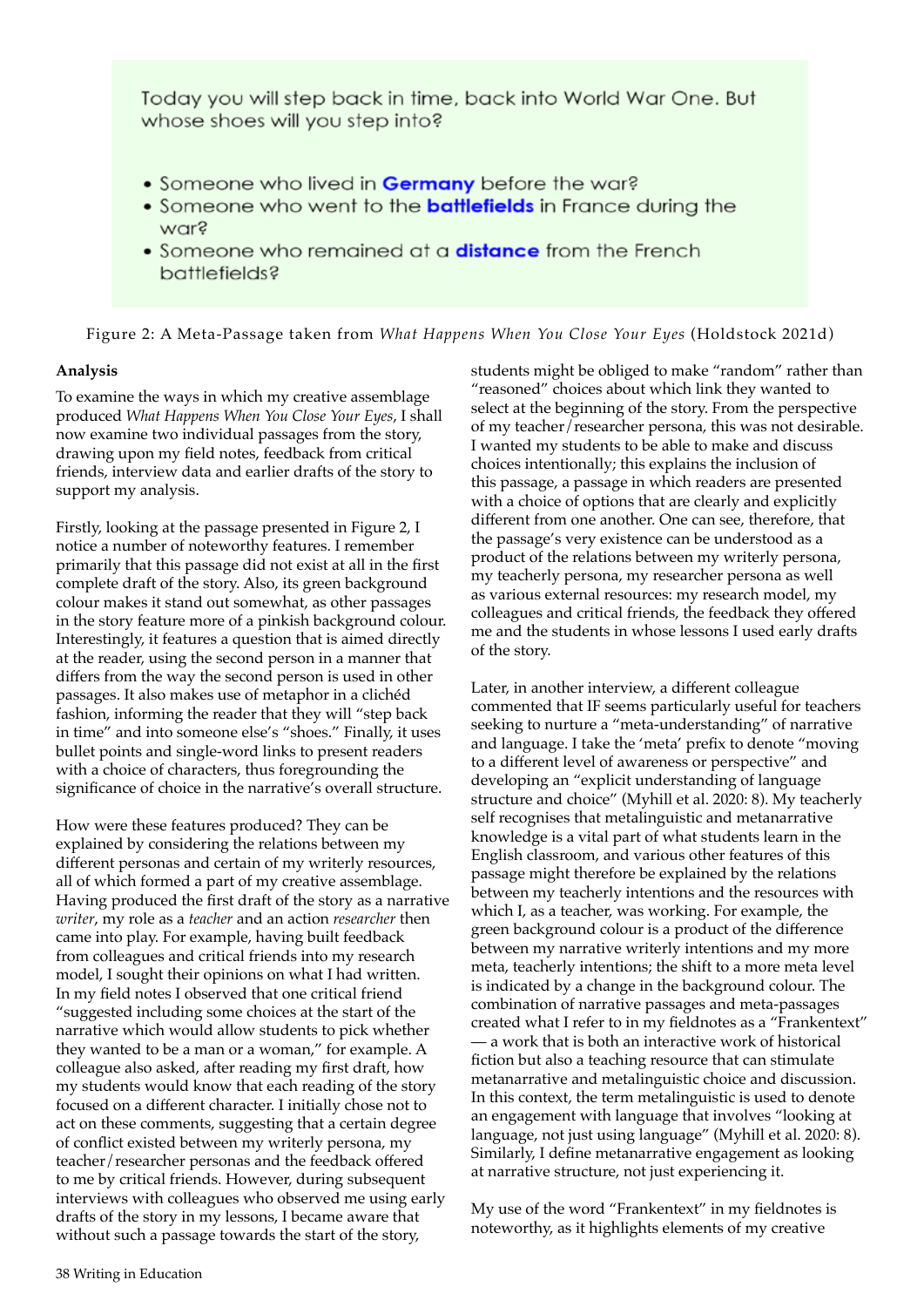assemblage that would otherwise have remained hidden. As well as teaching a year 7 class, I was also teaching Mary Shelley's *Frankenstein* to a group of year 12 students (16–17-year-olds) at the same time. In a study edition of this novel (McCallum 2016), I read of the ways in which the prefx "fraken-" has been used in a variety of neologisms to denote a certain degree of (often unnatural) modifcation, interference or synthesis. This connection between *What Happens When You Close Your Eyes* and *Frankenstein*, highlighted by my use of the word Frankentext, is noteworthy as it again underlines the fraught connection that existed between my writing and teaching personas. The word arguably indicates that I, in some respects, considered the synthesis of narrative and meta-level passages to be both exciting and monstrous. In fact, transforming the text into a "Frankentext" did not happen swiftly. Other elements of my creative assemblage played a role in the change; it was time, critical feedback and the experience of using the story in lessons that produced the following realisation in my feld notes:

"I've been limiting myself, focusing on making a piece of historically literary hypertext fiction. But the text could be enriched - it could be more than this. It could be a story, more of a game, a scheme of work, a slide show, a work of fiction... why not? The boundaries don't have to be so rigid."

One must also note that Twine © (the software I used to write the story), my research into IF as a genre and my experience of using presentation slides as lesson resources when teaching groups of secondary school students were also signifcant parts of my creative assemblage. For example, the passage in figure two features a consequential choice of links, the likes of which are typically seen in works of IF created using Twine, but not typically found in presentation slides. However, the fact that the passage is quite short and can be projected onto a whiteboard in its entirety without any need for scrolling, much like a presentation slide, makes the passage, in the words of one of my colleagues, "manageable". Another colleague remarked that breaking the story down into short passages could help a teacher to facilitate "slow reading" or "guided reading". By forming a creative assemblage that situated Twine © alongside my teacherly persona and my experiences of creating presentation slides for use in lessons, a somewhat manageable and useful resource was produced. This assemblage might also explain my decision to use metaphor in the clichéd manner that has already been mentioned; the metaphor enables me to explain a complex idea in relatively few words, thus keeping the passage short and manageable. Likewise, in my feld notes I document the challenges of writing this passage in such a way as to enable me to make the links into single words rather than longer phrases. My teacherly desire to use the story as a tool for dialogic teaching may have produced this decision; I understood a single word to be more easily embedded into a spoken utterance than an entire phrase, thus making the passage more conducive to interactive forms of talk. As such, the voices of my future students, another element of my creative assemblage, entered into dialogue with

my writerly and teacherly personas, producing specifc decisions about how to format links in this passage.

The way the passage uses the pronoun "you" to address my student readers is also noteworthy. The narrative passages are written in the second person, but in this meta-passage the "you" referred to is my student audience rather than an unnamed second person character. This suggests that my writerly and teacherly personas, despite their fraught connections, might share some common ground. While the narrative passages use the second person to immerse readers in the story, this more teacherly meta-passage uses the second person to involve students in a meta-narrative decision. However, both my writerly and teacherly personas are seeking to position student-readers as participants, either within the narrative or within the lesson. The contrasting ways in which I use the second person in my narrative and meta-passages obliges them to mediate between their real-world identities as students in a lesson and the virtual identity of an individual character within the narrative. From Gee's perspective, such identity play can be valuable as it forms part of what enables games to facilitate learning (Gee 2003). From this perspective, the juxtaposition of meta-passages with narrative passages can be seen in a less monstrous light than I might previously have thought.

Turning our attention now to the passage displayed in Figure 3, we see a passage that is part of the narrative of *What Happens When You Close Your Eyes*, rather than what one could term a meta-passage. In this passage, I note the use of the second person, sensory language, similes, italics and the Xhosa words for Mother and Father (Umama and Utata) written in italics and used as links.

The use of the second person can here be explained by the connections between my researcher persona, my teacherly persona and the fact that IF is conventionally written in the second person (Costanzo 1986; Bell and Ensslin 2011). As I am carrying out an action research project that attempts to explore the possibilities for IF in the secondary school English classroom, the use of the conventional second person seems appropriate in a way that it might not be in other English lessons. For example, one critical friend who also works as an English teacher suggested that the use of the second person might feel "out of place" because we "don't read much literature in the second person." It is this tension between what I, as an English teacher, might typically do when writing or reading fiction with or for students, and what I as a researcher have set out to do that has here produced the noteworthy usage of the second person. Interestingly, the "you" referred to here is not my student readers but rather a character within the narrative. *You* the reader have become *you* the character in a way that a third person narrative would be less able to facilitate. As such, my creative assemblage seems to have produced a combination of passages that, through their use of the second person, foregrounds the connections that exist in an English lesson between narrative and more metanarrative levels of textual engagement, engagement that can involve mediating between diferent identity positionings on the part of teachers and students alike.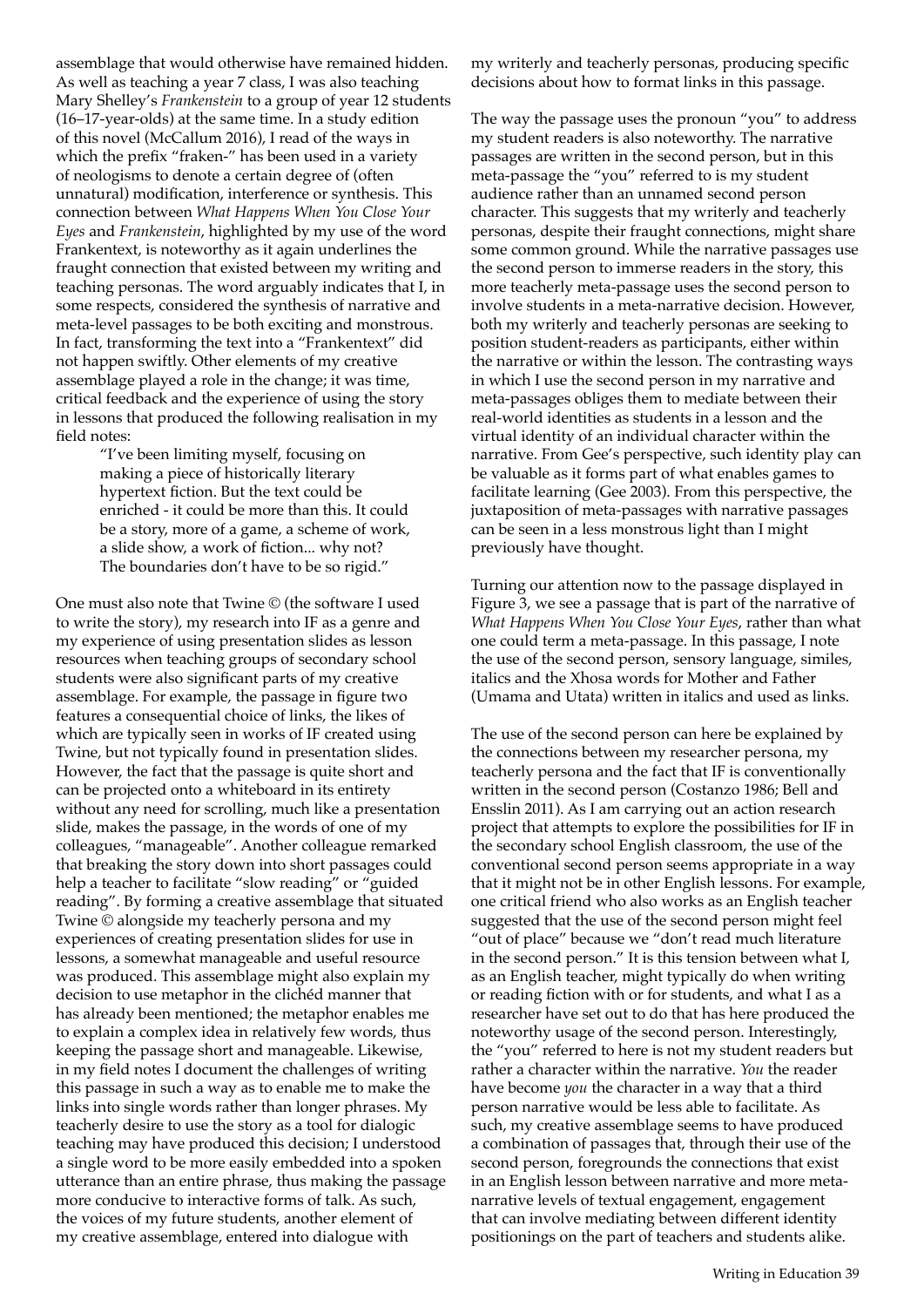You remember: Home smells warm and rich, like a pot of **Umama**'s samp and beans. Home smells like the open air, like your cattle grazing slowly on wild grasses.

It smells sweet too, just like **Utata**'s sweat.

In truth, he never wanted you to step onboard this ship.

Figure 3: A narrative passage taken from What Happens When You Close Your Eyes (Holdstock 2021d)

While a teacher might be positioned somewhere on the teacher-writer, writer-teacher continuum, students can be encouraged to identify both as readers and as students within a given English lesson.

My decision to repeatedly use sensory language and similes to describe "home" can be explained by the shared intentions of my writerly and teacherly personas and my experience of writing creatively in previous creative projects. One colleague noted, after reading a draft of the story, that I efectively use the senses "to immediately transport the children into the story". As a writer, I am here drawing on my past experiences of writing fictional works of prose and poetry to create a compelling narrative world. As a teacher, I am simultaneously modelling some descriptive techniques that can be used for effect. In this case, the goals of my teacherly and writerly personas can be said to align.

However, it is interesting to note that the links in this passage are not used to directly draw attention towards these particular language features. Instead, as a writer of a historical and fctional narrative, I foreground the Xhosa words that I have used by employing them as links and by using italics. This arguably encourages readers to consider the text on a metanarrative or contextual level rather than a metalinguistic level by obliging them to choose between two characters rather than, for example, two words with more clearly contrasting grammatical functions or semantic connotations. This decision can be seen as a product of the resources that were and were *not* part of my creative assemblage when initially composing the narrative. I was not writing the narrative having formed a lesson plan or fixed metalinguistic lesson objective. Instead, I set out to write an interactive narrative that was inspired by resources I had read and other materials I had found online, such as *Let Us Die Like Brothers*, a video made by the History Channel for the Commonwealth War Graves Commission (Commonwealth War Graves Commission 2016). As such, when creating choices and links in narrative passages such as this one I was more focused on how the branching narrative was structured than I was on drawing the student-reader's attention towards significant sentence or word level language features. I was also writing with an awareness of my school's existing KS3 English curriculum in mind. Knowing that

our World War One schemes of work lacked diversity of representation in their exploration of World War One literature, I was writing to introduce a wider range of stories into the curriculum. The fact that more fxed and specifc lesson objectives and lesson plans were not part of my initial creative assemblage therefore infuenced the decisions made in this passage. A critical friend noted that these decisions about links and structure drew his attention to words that he would otherwise not have discussed with a class in much detail. Another colleague asked "how did you choose the words" that were used as links? These comments highlight the fact that, as a teaching resource, the text contains some potentially confusing tensions: one colleague noted that the text represents a "a really good way of getting students to focus on language" but also that there is a degree of ambiguity as to my principal intention when using it as a lesson resource. Do I intend to get students thinking about the efects of language choices, components of structure or the historical context of World War One? The absence of a distinct or principal learning objective in my initial creative assemblage can be seen as the cause of this ambiguity. Arguably, this sense of ambiguity can be linked back to my "fuid, open and responsive" Action Research model (Kemis 2014: 18); I began the project with the idea that IF could be put to good use in the English classroom but was open to exploring the specifc ways in which this might or might not be the case.

#### **Conclusions**

Having looked at just two passages from the work of IF entitled *What Happens When You Close Your Eyes*, I have begun to explore the ways in which the text can be seen as a product of my creative assemblage. This assemblage included a range of resources and personas. For example, I have identifed various personas that proved infuential: a writerly persona, a teacherly persona and a researcher persona. Other experiences and resources sat alongside these personas within my creative assemblage and helped produce the text; the materials that inspired the original narrative, my past experiences as a writer of fiction, my research model, critical friends and colleagues, feedback, time, my knowledge of IF and some of its conventions, the Twine © software I used to create the text and my experiences of using presentation slides as lesson resources were all infuential factors that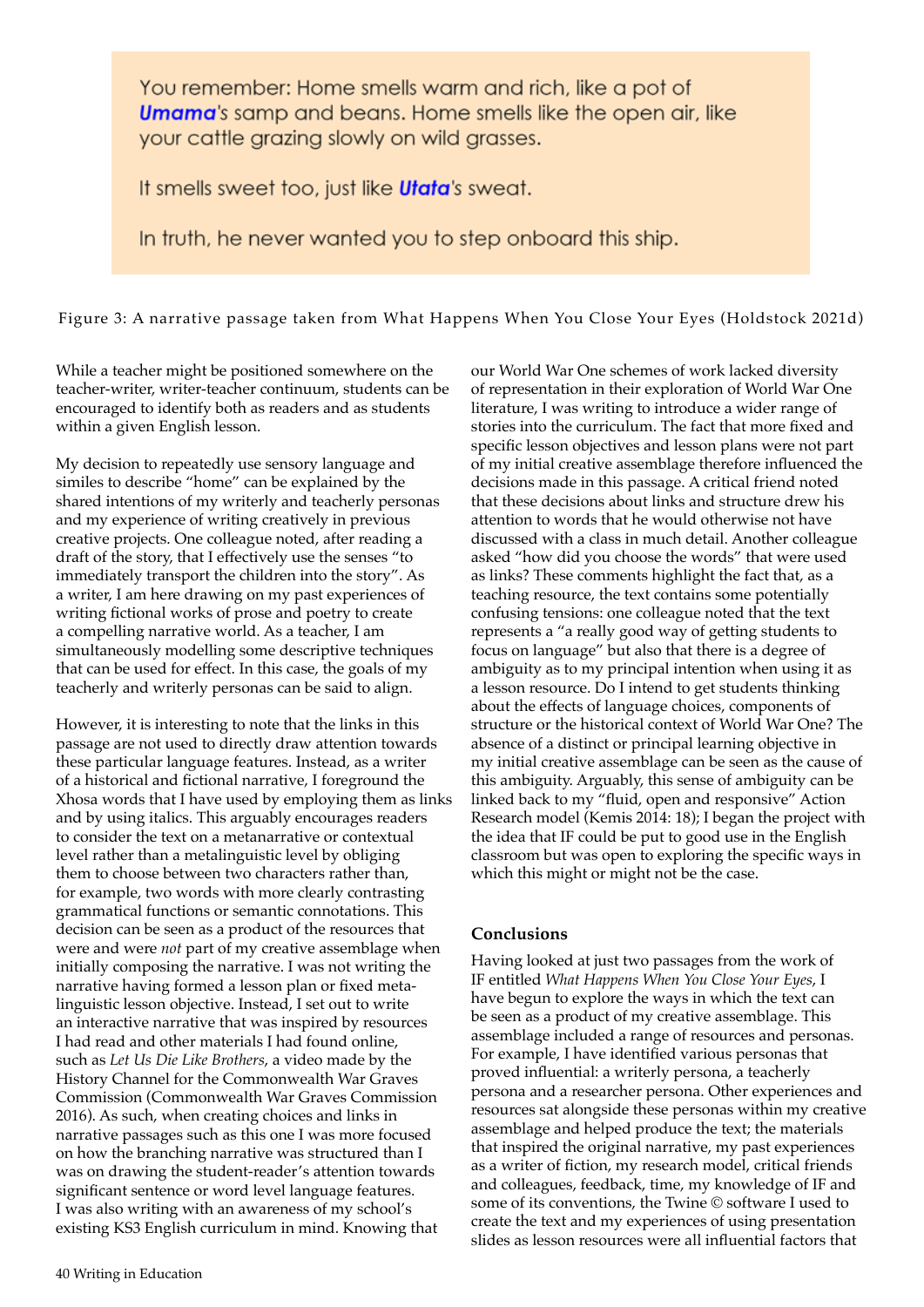interacted to produce some of my decisions. Also, the imagined voices of my future student-readers formed part of the assemblage. I here deliberately use the term student-reader because my analysis has suggested that the text positions them both as readers of a narrative and as English students engaging on a more meta level; the transcribed discussion that can be found in table 1 further demonstrates this meta-narrative form of textual engagement on the part of my students, as facilitated by choices and links contained within a passage from *Aboard the SS Mendi*. In the future, research could be done to explore the relationship between the teacher-writer, writer-teacher identity continuum and a parallel, studentreader, reader-student identity continuum.

It is particularly interesting to note the way that my researcher persona and my research model related to my writerly and teacherly personas; upon reflection it seems that my role as a researcher helped me navigate the writer-teacher identity continuum during the production of this text. It did not help me to resolve the tensions that exist between these two identity positionings, but it did help me develop an understanding of where these tensions might lie, particularly within the context of this particular "Frankentext". For example, my teacherly interest in metalinguistic and metanarrative textual engagement on the part of my students was not something that my writerly persona prioritised to the same extent when initially drafting the narrative. This diference arguably lies at the heart of what made the text feel to me like a "Frankentext" rather than something more unifed and coherent. It also draws attention to the identity play that goes on within a written teaching and learning resource; one can see the writer of *What Happens When You Close Your Eyes* as a teacher and / or a writer. Similarly, one can identify its intended student-readers as both students of English situated in a classroom with their teacher, and readers of a narrative that situates them in a virtual and fictional world.

The fact that my creative assemblage did not initially contain a clearly defned learning goal is indicative of the fact that my specifc teacherly intentions appeared later, produced by my interactions with critical friends, colleagues and students. In the future, writers, teachers or researchers looking to produce works of IF for use in the classroom could do well to consider the metalinguistic or metanarrative learning objectives they hope their student-readers will meet prior to drafting their work of IF, as this could help them to create links and choices that facilitate the desired form of textual engagement. In short, it is worth considering how the text will align (Whitton 2014) the various teacherly and writerly goals that are at play. For example, a teacher-writer aiming to enable students to improve their understanding of the signifcance of language choices might choose to create a very diferent form of IF. They might, for example, create a work in which the student-reader steps into the shoes of writer, making choices between diferent grammatical options as they develop or adapt a work of fiction. It is possible that discussing a work of this sort could help students develop metalinguistic knowledge through dialogue (Myhill et al. 2019), whilst simultaneously rendering the purpose of the activity less ambiguous. An example of what such a work of IF might look like can be found here: https://makingmeanings.itch.io/agreat-gatsby (Holdstock 2021c). However, such a work of IF might be less creatively fulflling for the author in question, as it restricts the writer to conducting a form of sentence-level textual intervention (Pope 1995) rather than formulating their own narrative. Finally, my analysis also suggests that teachers navigating the writer-teacher continuum might do well to consider how to adopt a researcher persona as a means of better understanding their own relationship with the writer-teacher, teacherwriter dynamic.

#### **References**

Bakhtin M. (1981) *The Dialogic Imagination, Four Essays*. Austin: University of Texas Press. Bakhtin, M. (1986) *Speech Genres and Other Late Essays.* Austin: University of Texas Press.

Barnard, J. (2019) *The Multimodal Writer*. London: Red Globe Press.

BBC (2020) *Edward Colston statue: Protesters tear down slave trader monument*. Available from: https://www.bbc.co.uk/news/uk-52954305 [10 November 2021].

Bell, A., & A. Ensslin (2011). 'I know what it was. You know what it was': Second-Person Narration in Hypertext Fiction. *Narrative* 19 (3) 311-329.

Big Ideas Community Interest Company. (2018) The Unremembered: World War One's Army of Workers. Available From: https:// www.big-ideas.org/project/the-unremembered/ [24 February 2021].

Commonwealth War Graves Commission. (2016) Let Us Die Like Brothers. *Youtube.com*. Available from: https://www.youtube. com/watch?v=G\_znyU4xsR0 [10 November 2021].

Costanzo, W. (1986). Reading Interactive Fiction: Implications of a New Literary Genre. *Educational Technology*, 26(6), 31-35. Available from: https://www.jstor.org/stable/44425198 [10 November 2021].

Cremin, T., & S. Baker. (2010). Exploring Teacher-Writer Identities In The Classroom: Conceptualising The Struggle. *English Teaching: Practice and Critique* 9 (3): 8-25. Available from: http://education.waikato.ac.nz/research/fles/etpc/fles/2010v9n3art1. pdfpp.8-25 [10 November 2021].

Cremin, T., & S. Baker. (2014). Exploring The Discursively Constructed Identities of a Teacher-Writer Teaching Writing. *English Teaching: Practice and Critique* 13 (3): 30-55. Available From: http://education.waikato.ac.nz/research/fles/etpc/ fles/2014v13n3art2.pdf [10 November 2021].

Deleuze, G., & F. Guattari. (1988) *A Thousand Plateaus*. London: Athlone.